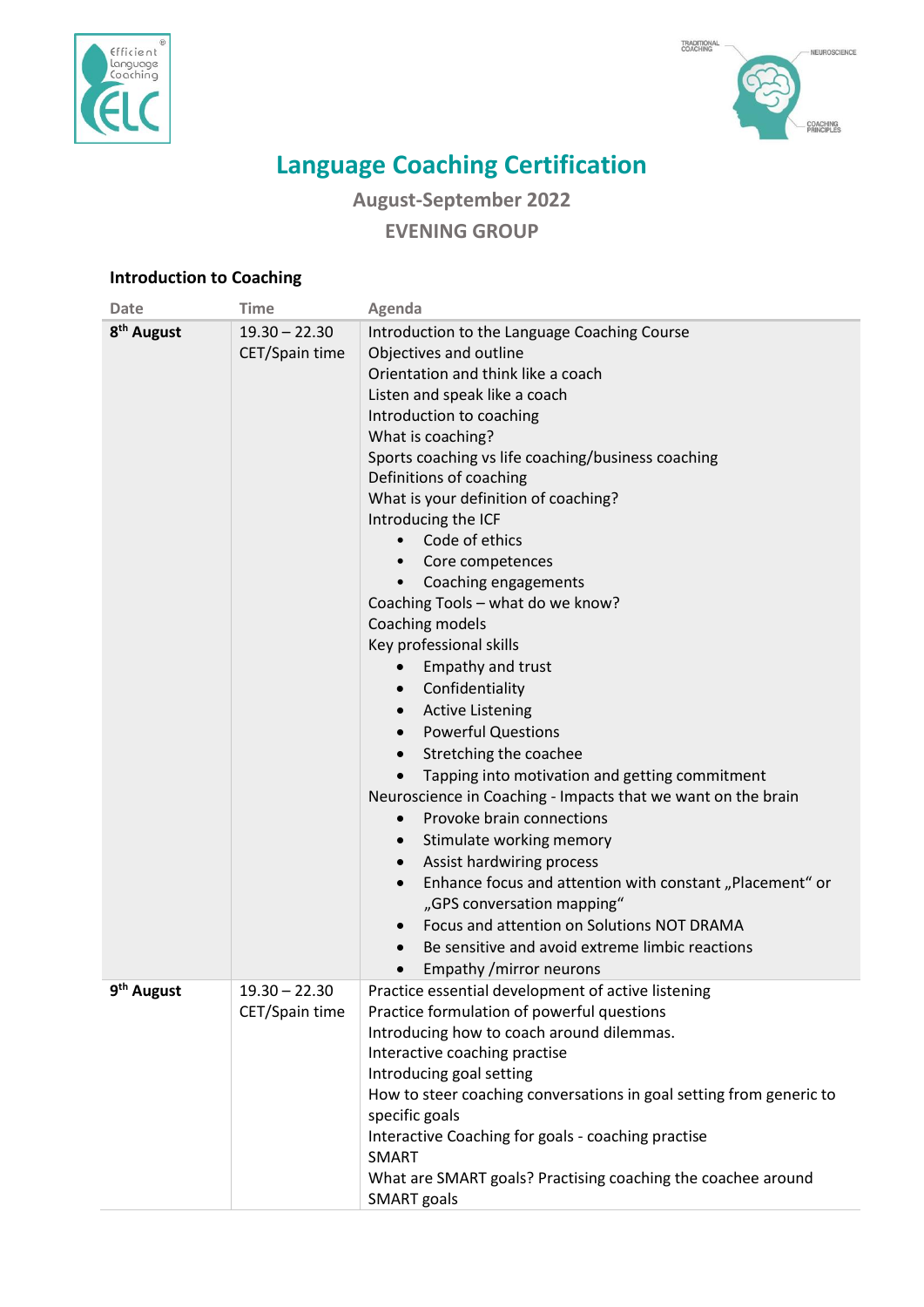



## **Neurolanguage Coaching® Skills**

| <b>Date</b>             | <b>Time</b>                       | Agenda                                                                                                                                                                                                                                                                                                                                                                                                                                                                                                                                                                                                                                                                              |
|-------------------------|-----------------------------------|-------------------------------------------------------------------------------------------------------------------------------------------------------------------------------------------------------------------------------------------------------------------------------------------------------------------------------------------------------------------------------------------------------------------------------------------------------------------------------------------------------------------------------------------------------------------------------------------------------------------------------------------------------------------------------------|
| 10 <sup>th</sup> August | $19.30 - 22.30$<br>CET/Spain time | Introduction to neuroscience, the brain and learning<br>The development of Neuroscience<br>Neuromyths<br>Neuroplasticity and neurogenesis<br>How neural networks are formed<br>Introducing the triune brain and the limbic system<br>Brain chemistry Looking deeper at the Limbic system<br>Reference to the SCARF model by David Rock<br>Analysing social pain as described by Dr Liebermann                                                                                                                                                                                                                                                                                       |
| 15 <sup>th</sup> August | $19.30 - 22.30$<br>CET/Spain time | Practical coaching conversations with regard to social pain situations<br>connected to language learning - coaching our learners to feel more<br>comfortable with language learning<br>The IMAGES model<br>What can we do to maximise IMAGES?<br>The Learning Journey and coaching conversations with our coaches<br>about their learning journey<br>What is mastery - question regarding subconscious brain patterns<br>and how to create these patterns<br>Learning Perceptions and learning styles - Coaching conversations<br>with our coaches regarding their learning styles<br>Brain-based Breakthroughs - how to provoke and create neural<br>networks relating to language |
| 16 <sup>th</sup> August | $19.30 - 22.30$<br>CET/Spain time | Principles of being a great coach and Principles of being a great<br>language coach<br>The difference of language teaching and language coaching<br>Language coaching essentials<br>What is Language Coaching?<br>What language coaching is not?<br>What is incorporated into the language coaching process from<br>coaching?<br>• ICF Principles and ethics<br>Confidentiality<br>Goal setting<br>Action setting                                                                                                                                                                                                                                                                   |
| 22 <sup>nd</sup> August | $19.30 - 22.30$<br>CET/Spain time | What is incorporated into the language coaching process from<br>coaching continued?<br>Managing engagements<br>Explaining the principles and ethics of coaching to language coaching<br>clients                                                                                                                                                                                                                                                                                                                                                                                                                                                                                     |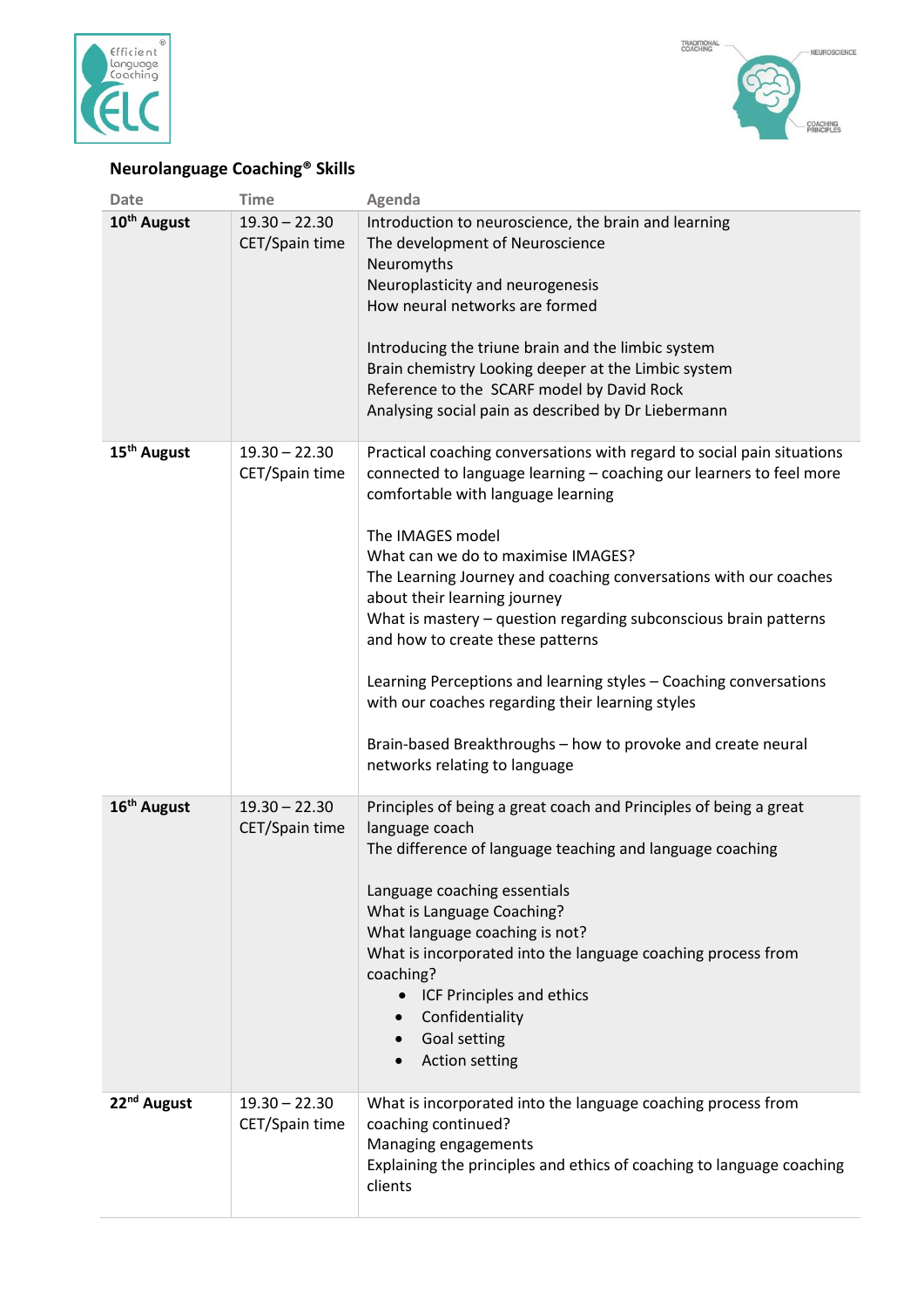



| <b>Date</b>               | <b>Time</b>                       | Agenda                                                                                                                                                                                                                                                                                                                                                                                                                                                                                                                                |
|---------------------------|-----------------------------------|---------------------------------------------------------------------------------------------------------------------------------------------------------------------------------------------------------------------------------------------------------------------------------------------------------------------------------------------------------------------------------------------------------------------------------------------------------------------------------------------------------------------------------------|
|                           |                                   | Language coaching defined and Language Coaching engagement<br>Definition neurolanguage coaching<br>Introducing language coaching to clients<br>Introducing the 3 Ms of Language Coaching<br>Motivation<br>Mechanical<br>Mastery<br>٠                                                                                                                                                                                                                                                                                                  |
| 24 <sup>th</sup> August   | $19.30 - 22.30$<br>CET/Spain time | Introducing Motivation diagnostic<br>Finding client motivation<br>$\bullet$<br>Coaching clients to find motivation<br>$\bullet$<br>Coaching clients who have no motivation<br>Practical Coaching conversations around motivation<br>Introducing mechanics and mastery goal setting<br>Mechanical goal setting practice - practise goal setting applied to<br>language coaching<br>Getting the coachee to set actions<br>Coaching for commitment<br>Giving feedback and acknowledgement as positive reinforcement                      |
| 29 <sup>th</sup> August   | $19.30 - 22.30$<br>CET/Spain time | Practise mechanical goal setting<br>Introducing the Mastery goal setting process<br>Practise goal setting for the mastery of the language<br>Stretching the coachee for actions and action setting<br>٠<br>How to get coachee to own the goals<br>٠<br>Commitment and time focus                                                                                                                                                                                                                                                      |
| 30 <sup>th</sup> August   | $19.30 - 22.30$<br>CET/Spain time | Practise mastery goal setting<br>Introducing the 5 cs of Language Coaching<br>• Concrete requirements<br><b>Clear Targets and commitments</b><br>$\bullet$<br>Coaching conversations<br>Connecting brain/pervasive neuroscience in coaching<br>$\bullet$<br>Completion of process<br>$\bullet$<br>Matching the 5cs to the ICF Coaching Principles                                                                                                                                                                                     |
| 5 <sup>th</sup> September | $19.30 - 22.30$<br>CET/Spain time | PROGRESS - introducing learning as a circular process<br>Managing language coaching sessions with the client - accountability<br>and commitment<br>Administration and forms to use - going through mechanical and<br>mastery goal setting forms with the coachee<br>Creating action setting forms with the coachee<br>Conducting goal review forms with the coachee<br>Structuring language coaching sessions<br>Delivering language coaching sessions - practice sessions<br>Coaching Practice - the first session with a new client |